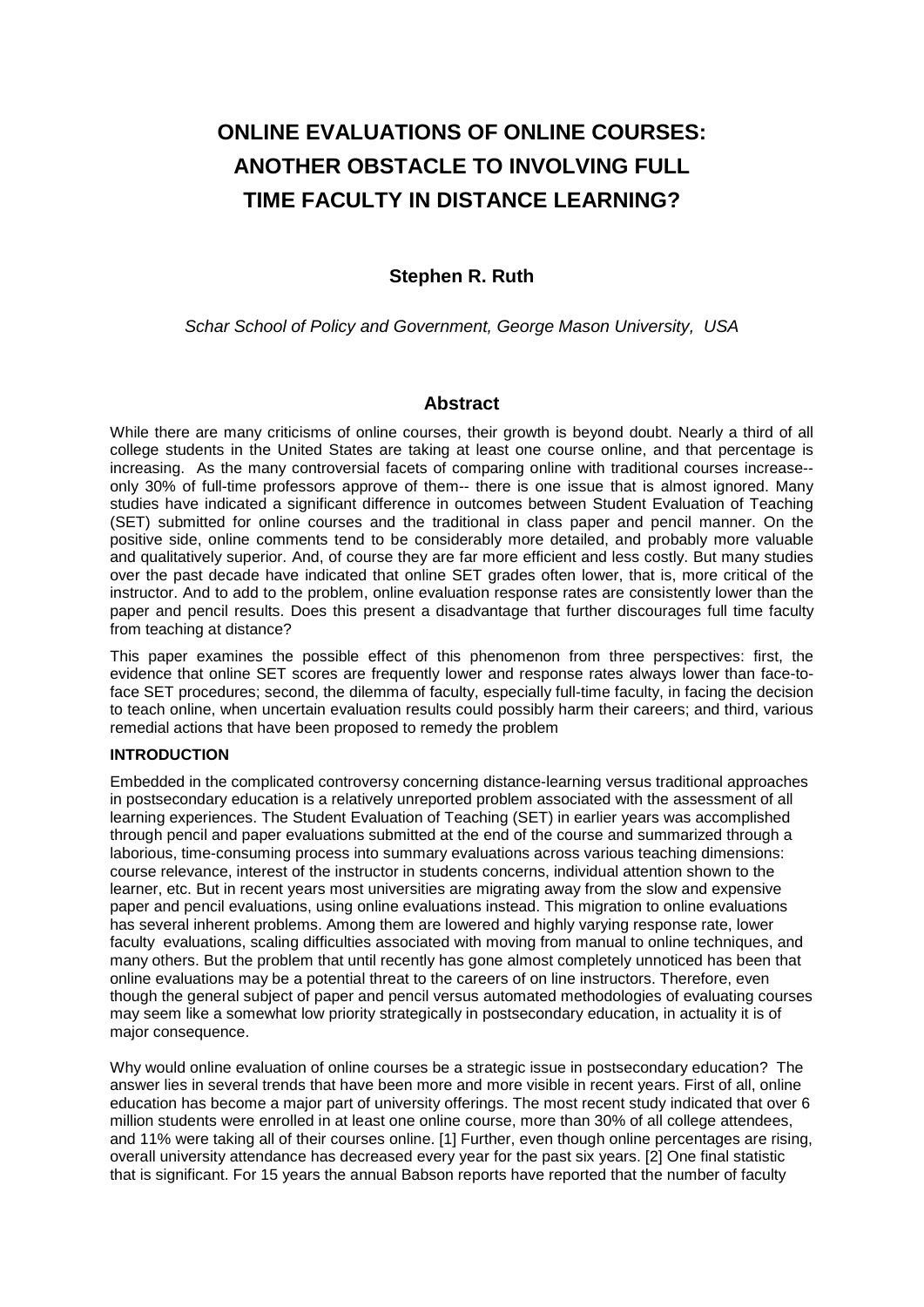who approve of distance learning hovers around 30%.[3] This faculty dissatisfaction statistic is also reflected in many other reports. [4, 5, 6] Therefore, the SET problem can certainly exacerbate a situation where good online teachers are even more in demand than ever before. With so many other hurdles facing the online educator – lower esteem by colleagues, reduced support from administrators, etc. –this challenge should not be taken lightly. It represents a challenge to the offering of high quality online courses since it can discourage otherwise qualified faculty from choosing to participate.

#### **1 EXAMPLES OF RESEARCH ON STUDENT EVALUATION OF TEACHING (SET) RESPONSE RATE AND EVALUATIONS**

A recent study of a large university which switched from traditional paper and pencil methods of course evaluation over 10 years ago found that initially there was a drastic decline of overall response rates from 73% paper and pencil evaluation to 43%. This in turn led to great concerns about the SET scaling and other attributes of the evaluation process. [7] The problem of reduced response rates for online evaluation is not unique to this institution. There have been many other reports of similar results. For example, highly varied response rates, from 0 to 95% were found in one study of elearning delivery [8] and also noted that the depth of research on this problem has been scanty. The report also commented on similar types of findings, mostly in studies aimed at specific settings or approaches. [9,10] Another study, this time aimed at examining differing evaluation metrics between online and traditional courses, found significant differences in outcome indicators across the board, with statistically lower course evaluations and response rates between the two modalities, in addition to lowered final grades and DFW rates. [11]

A large scale study focused on the detrimental effects of lower SET scores for faculty teaching online courses and took note of the fact that even though there have been over 2000 studies concerning SET over the past 70 years, there has been very little research on problems associated with lower scores for online courses. In the particular experiment involved 250 online classes in a single semester at a large Midwestern university. To quote the study's findings:

"The results indicate that average SET ratings in online classes are significantly lower than the average ratings in on-campus classes across all five dependent measures."[12]

A unique study in the context of web versus traditional SET evaluations, student data from 181 different courses across seven academic terms were obtained based on both online and in class evaluation of each course. In this study, as in so many others, the reported results were:

"Significantly lower evaluation scores for both the instructor and the course are produced when a web-based modality is used. In general, these results did not vary for courses at different levels of matriculation or at different levels of student participation" [13]

## **2 EXAMPLES OF RESEARCH ON QUALITY OF SET COMMENTS**

With respect to the qualitative advantages of online evaluations, a study aimed at students taking a course on WebCT found that this group was much more likely to leave supplemental, qualitative comments about the course, and also left more detailed comments than the typical paper and pencil participants did. [14] Another study comparing qualitative aspects of the web-based evaluations versus traditional paper and pencil methods was even more specific. In a course with enrollment of 169 students both evaluation methods were randomly employed, with these results:

"The number of comments was significantly higher in the web-based group compared to the traditional group. Students, faculty and staff all rated the web process as more convenient and less time-consuming than the traditional method. A web-based evaluation system using subsets of students to complete each evaluation can be employed to obtain representative feedback. The web-based process yields quantitatively and qualitatively superior student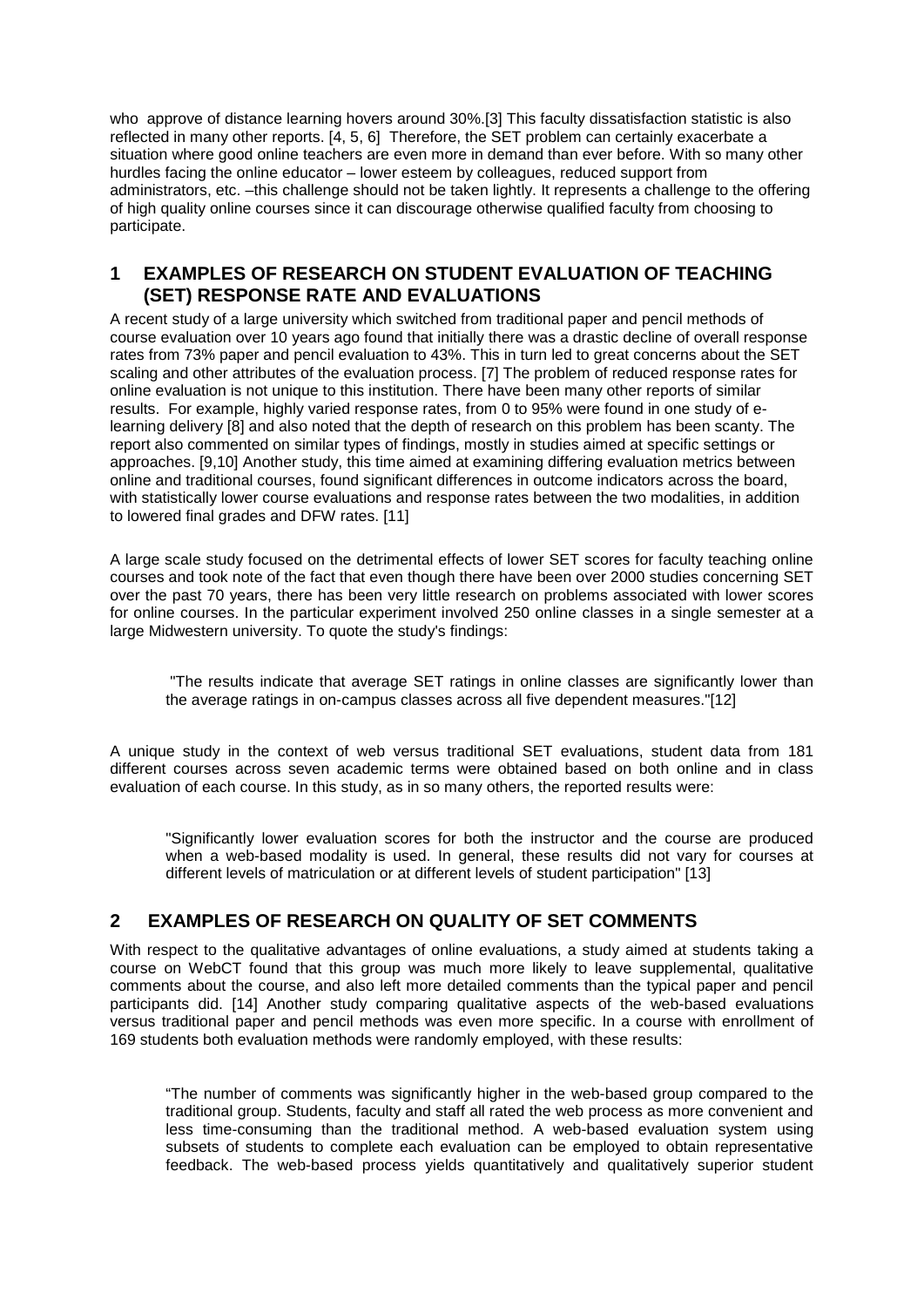comments, enhanced student satisfaction, and more efficient use of faculty and staff time." [15]

This result is inherently credible, since the atmosphere for a paper and pencil evaluation is constrained and, particularly in the digital age, somewhat unfamiliar. Sitting in a classroom where an instructor passes Scantron-like forms probably seems like something from another era to many students. The online responses can be done at a time of the students' choosing, using a modality that is completely comfortable. As another study noted,

"There was no significant difference in quantitative student responses based on administration method, but students who completed evaluations over the Internet were more likely to give qualitative feedback compared to students who completed their evaluations in the classroom. Moreover, students in the Web-based condition provided longer qualitative comments than students in the paper-and-pencil group." [16]

In a larger study a randomized control group taken from seven colleges, 25 departments and 41 instructors' response rates were lower for the online courses, but not seriously so since scale score differences did not exceed effect sizes. [17]

#### **3 LOWER SET RATINGS AND LOWER RESPONSE RATES—THE DILEMMA**

In summary, there is a wide body of evidence, spanning several decades, indicating that when a university shifts from paper and pencil SET approaches to online evaluations there are several predictable results. First of all, in general, the instructor evaluations are considerably below those for the online SET, meaning that on average, faculty can expect generally lower grades from students across most evaluation dimensions. Second, the range of these differences is broad, meaning that some institutions may experience a lower incidence of SET evaluation reduction than others. Third, and equally troubling for online faculty, is the consistent finding that the response rate for online course evaluations is significantly lower. Therefore, on average, an online instructor can expect not only lower evaluations ab initio, but also to be subject to the problems of lower response rate, possibly skewing the results seriously. There is convincing evidence that online evaluations are qualitatively superior, meaning they are more carefully considered and written, and also more detailed and, therefore more valuable as a guide for improvement.

This, then, is the dilemma of online evaluation – faculty members who choose to work online can expect lower SET scores and also lower response rates, some of the latter drastically lower depending on the situation. On the other hand, though, online evaluations tend to be far more considered and thoughtful. In this environment, it would seem that full-time faculty especially would be more reluctant to participate in the online environment, even though it is rising in popularity among students.

#### **4 ADDITIONAL FACULTY CONCERNS ABOUT ON LINE LEARNING— BEYOND SET SCORES AND RESPONSE RATES**

In 2004 a classic article appeared in the *Communications of the Association for Computing Machinery (CACM)* , titled "Universities marginalize online courses: why should faculty members develop online courses if the effort may be detrimental to their promotion or tenure? " [18] In it, the author presented a list of problems faced by tenured and tenure-track faculty associated with the decision to present courses online, like willingness of a senior administrative official to confer equal status to online courses, compared to traditionally taught courses. Directly related to this concern is the problem of the effect of online teaching on the decision for promotions and especially tenure. As mentioned earlier, the number of courses taught online has skyrocketed, yet the problems described in the 2004 article are still very much a part of the challenges faced by college faculty today.

The most consistent indicator of faculty opinions about online learning has been the Babson reports, which since 2003 annually assessed the opinions of administrators and instructors concerning a wide variety of topics associated with distance learning. In the 2012 Babson report, the tenth in the series, an invariant statistic about faculty was repeated: only about 30% of college faculty approve of distance learning. [3]. Surveys by the Gallup organization and Inside Higher Education in 2016 and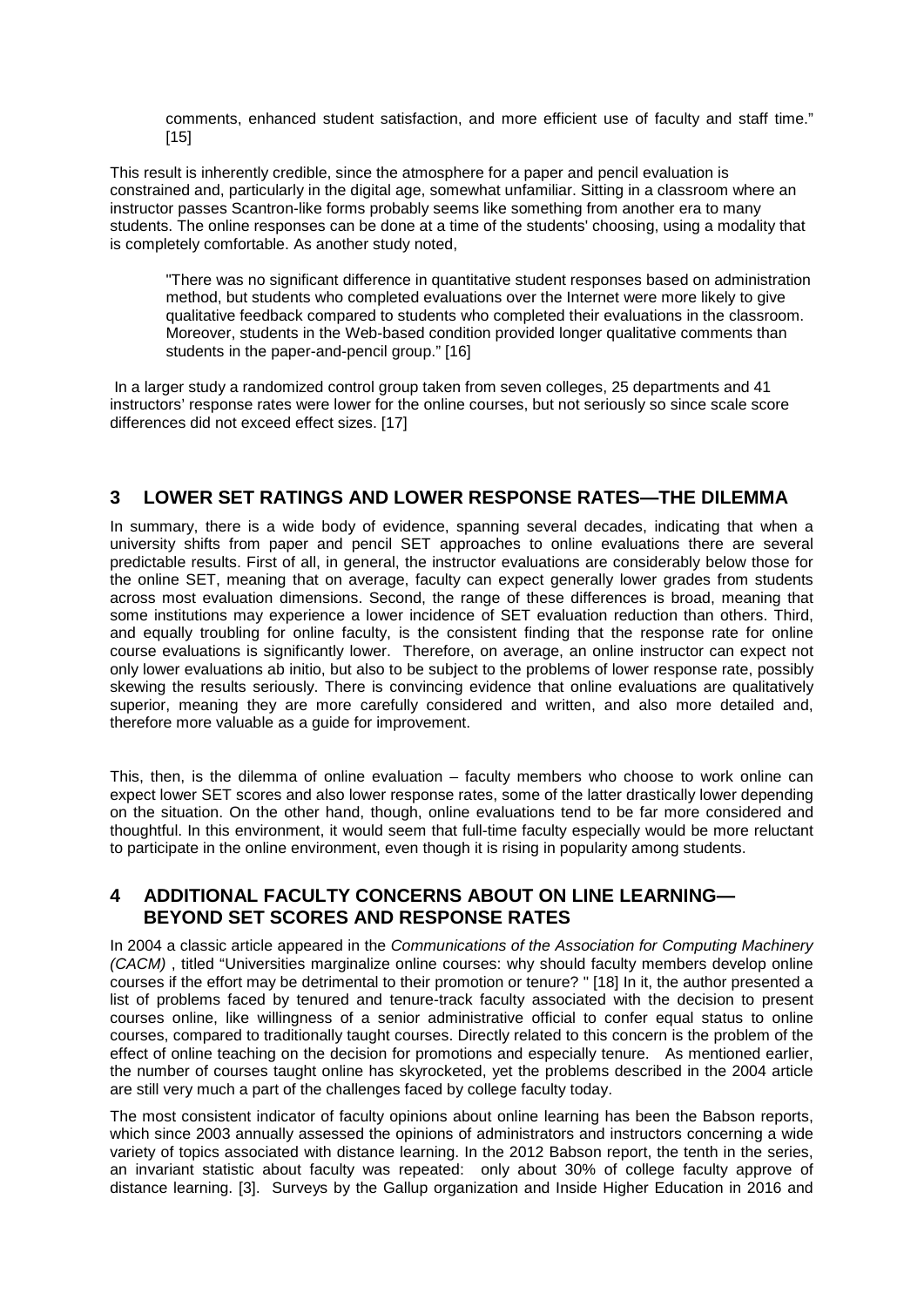2017 also found considerable dissatisfaction and uneasiness among a large portion of faculty with respect to the role of distance learning [5,6]. The satisfaction is felt even more strongly in community colleges where faculty reported more negative sentiments toward online teaching over the past five years than those of other postsecondary institutions. [19]. Most of the concerns had to do with relatively mundane issues like training, institutional support, etc.

A significant portion of the online teaching cadre is adjunct instructors, many of whom simultaneously teach for several institutions. A recent study found that 48% of adjunct faculty teach for at least two universities, and of these 40% teach completely online. 15% reported having a full-time position at one institution while teaching adjunct for another. [20]. There are no indications that this component of online teachers is any more satisfied with online learning options then tenured or tenure-track instructors. Further, according to the American Association of University professors (AAUP), more than half of all faculty teaching in the United States are contingent, meaning, that they are either parttime or full-time non-tenure-track faculty. (21) This issue is frequently mentioned in the popular press. (22)

To summarize, full-time tenured and tenure-track faculty in the United States are definitely conflicted about online learning and its potential effect on their careers in the academy. As a recent report put it,

"Faculty have a love-hate relationship with online teaching and learning: They don't want to do it but think they would be better instructors if they did." [23]

#### **5 POSSIBLE SOLUTION TRAJECTORY: RETHINKING THE SET PARADIGM TO REFLECT THE UNIQUENESS OF THE ONLINE LEARNING EXPERIENCE**

Nearly all of the current methodologies for evaluating online teaching are simply extrapolations taken from traditional teaching methodologies and postsecondary education. This is in spite of the nearly complete penetration of online learning in the college environment-- close to 90% of colleges offer distance learning programs – and there is extensive reporting that the current methodology for online evaluation is inappropriate, or at least insufficient. [24,25, 26] An example of a separate approach for evaluation is the Online Instructor Evaluation System (OIES) developed by Park University. The system has received high marks from online teachers as being more in touch with their unique teaching/learning environment. [27] There is also considerable interest in the topic of an "ideal evaluation system". One study asked a large number of online teaching specialists and a single institution with their own favorite type of evaluation modality might be. Instead of preferring to be evaluated by those who were also teaching online this group strongly felt that it was better to be mentored and evaluated by those who had subject matter specialties, somewhat relegating the online status to a lesser importance to them. As the researcher concluded:

"Based on the findings from this study, stakeholders may consider qualitative, holistic feedback provided by subject matter experts, specifically peers, rather than supervisor evaluations emphasizing explicitly quantifiable measures" [28]

There are countless other studies, many of them quite recent, that are reflective of the differential results that can be expected between traditionally SET instruments and those which capitalize on advantageously deployed distance-learning insights. In a study which use the edTPA metric found that learning outcomes for the online teacher preparation course and its traditionally taught face-to-face counterpart were surprisingly different:

"The results suggest programmatic course offerings are not equal for both types of students and that results in differences favoring face to face course preparation; however, online candidates, even with unequal course access, outperformed face to face candidates as being more teacher ready on 80% of the rubrics within edTPA. Findings lead us to wonder: Do teacher preparation program structures represent inherent biases projected by faculty who prefer face to face over online programs without evidence of differences in learning effectiveness?" [29]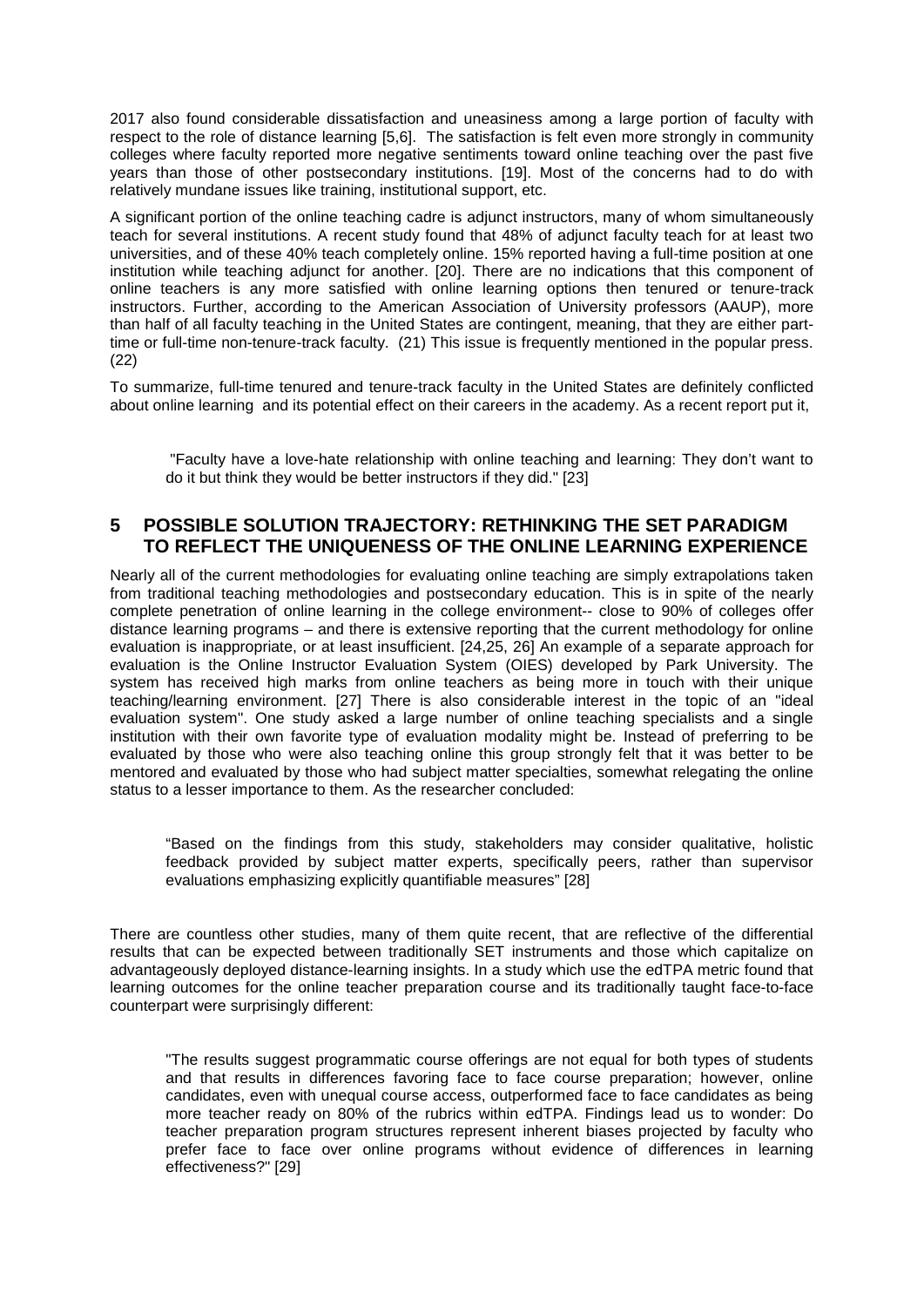Although some of these findings are complicated, the search for predictor variables sometimes is intuitively obvious. A study at Clemson University which was seeking correlations for improvement in SET evaluations from semester to semester determined that the most significant predictor was the instructor's longevity. The longer he or she was associated with the same course the better the SET results [30]

# **6 POSSIBLE SOLUTION TRAJECTORY: INSTRUMENTAL APPRACHES**

There is a very large array of what could be called instrumental interventions in SET, an combination of tools that can be brought to bear on the problem of low response rate and low evaluations. A recent study reported from North Carolina State University, analyzed the decision made a decade ago to move from paper and pencil to web-based evaluation which resulted in response rates plunging from 73% to 43% in one year. Gradually rates improved, but in this study faculty members were asked to describe a variety of interventions aimed at improving response rate. Some of the approaches were: personal notes to students asking that they complete the SET process: Mentioning the importance of online evaluations during class sessions; creating establishing a climate in the class that reflects more mutual respect between faculty and students; administering the SET instrument during a face-to-face class; setting aside a specific time in class when students can perform the SET process on their individual laptops or cell phones; reminding students that the online evaluation is very helpful to improving subsequent classes; forwarding message from an authority figure like department head or dean about the importance of evaluations; offering the incentive of snacks to be delivered at the final exam then you if the response rate achieved a certain level; adding a specified point bonus to existing class grades or eliminating one low test mark grade if a certain response rate is achieved; promising to eliminate one low graded assignment if a certain level of response rate was achieved [31]. North Carolina State University also has several frequently asked questions (FAQ) list to encourage faculty to be aware of various procedures possible for improving SET response rates (31, 32). Most of the recommended procedures in the instrumental category seem to favor the use of inducements over any other procedure. (33, 34) While some of these inducements are legitimate, many, like changing existing grades, are probably questionable ethically.

## **7 CONCLUSIONS**

One researcher found an apt analogy between the online SET challenges and the work of the late author Marshall McLuhan, famous for his dictum that "the medium is the message". The online evaluation medium probably leads to a different outcome (the message) than the traditional paper and pencil approach. [9 7, p 191] The evidence is definitely compelling that the certain results of switching from paper and pencil to online SET are a reduction in the response rate, sometimes drastic and nearly always slow to recover, and a lowering of the evaluation score. This disadvantage needs to be balanced with several positive aspects. First of all, in a digital age it seems almost ludicrous that some institutions are still using expensive, intrusive and technologically backward paper and pencil evaluations. When other aspects of life are moving at the speed of light it seems inappropriate to continue processing SET as they were done almost a century ago. Second, nearly all of the studies have indicated that the quality of the responses in the online SET approach is significantly higher, since respondents nearly always give more detailed and useful replies online. Third, there is a significant literature on various instrumental approaches many institutions are using to raise the response rate through action of faculty and administrators. These efforts have varying results but certainly indicate that some of the disadvantages of switching from paper and pencil techniques can gradually be erased through administrative actions.

#### **ACKNOWLEDGEMENT**

Author acknowledges the excellent help of OSCAR funded intern Monika Anic in various phases of this research.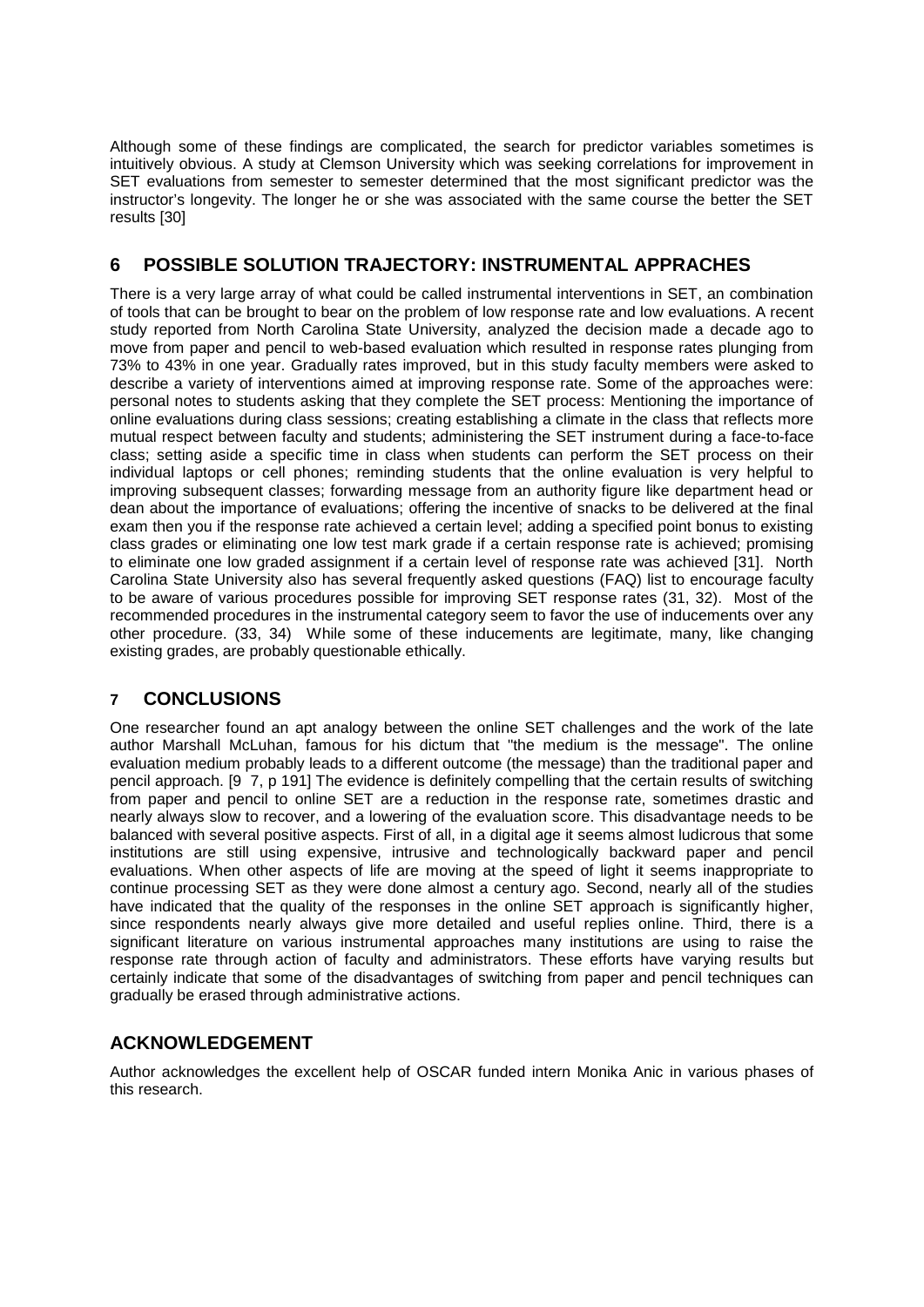# **REFERENCES**

[1] I. E. Allen and J. Seaman, *Digital Learning Compass: Distance Education Enrollment Report*, 2017. Retrieved fro[m](https://onlinelearningsurvey.com/reports/digtiallearningcompassenrollment2017.pdf)

[https://onlinelearningsurvey.com/reports/digtiallearningcompassenrollment2017.p](https://onlinelearningsurvey.com/reports/digtiallearningcompassenrollment2017.pdf) [df](https://onlinelearningsurvey.com/reports/digtiallearningcompassenrollment2017.pdf)

[2] D. Lederman, Who Is Studying Online (and Where), Inside Higher Ed, 5 January, 2018. Retrieved fro[m](https://www.insidehighered.com/digital-learning/article/2018/01/05/new-us-data-show-continued-growth-college-students-studying?utm_source=Inside+Higher+Ed&utm_campaign=db1d03ed99-DNU20180105&utm_medium=email&utm_term=0_1fcbc04421-db1d03ed99-197648969&mc_cid=db1d03ed99&mc_eid=6663e30a25) [https://www.insidehighered.com/digital-](https://www.insidehighered.com/digital-learning/article/2018/01/05/new-us-data-show-continued-growth-college-students-studying?utm_source=Inside+Higher+Ed&utm_campaign=db1d03ed99-DNU20180105&utm_medium=email&utm_term=0_1fcbc04421-db1d03ed99-197648969&mc_cid=db1d03ed99&mc_eid=6663e30a25)

[learning/article/2018/01/05/new-us-data-show-continued-growth-college-students](https://www.insidehighered.com/digital-learning/article/2018/01/05/new-us-data-show-continued-growth-college-students-studying?utm_source=Inside+Higher+Ed&utm_campaign=db1d03ed99-DNU20180105&utm_medium=email&utm_term=0_1fcbc04421-db1d03ed99-197648969&mc_cid=db1d03ed99&mc_eid=6663e30a25)[studying?utm\\_source=Inside+Higher+Ed&utm\\_campaign=db1d03ed99-](https://www.insidehighered.com/digital-learning/article/2018/01/05/new-us-data-show-continued-growth-college-students-studying?utm_source=Inside+Higher+Ed&utm_campaign=db1d03ed99-DNU20180105&utm_medium=email&utm_term=0_1fcbc04421-db1d03ed99-197648969&mc_cid=db1d03ed99&mc_eid=6663e30a25)

[DNU20180105&utm\\_medium=email&utm\\_term=0\\_1fcbc04421-db1d03ed99-](https://www.insidehighered.com/digital-learning/article/2018/01/05/new-us-data-show-continued-growth-college-students-studying?utm_source=Inside+Higher+Ed&utm_campaign=db1d03ed99-DNU20180105&utm_medium=email&utm_term=0_1fcbc04421-db1d03ed99-197648969&mc_cid=db1d03ed99&mc_eid=6663e30a25) [197648969&mc\\_cid=db1d03ed99&mc\\_eid=6663e30a25](https://www.insidehighered.com/digital-learning/article/2018/01/05/new-us-data-show-continued-growth-college-students-studying?utm_source=Inside+Higher+Ed&utm_campaign=db1d03ed99-DNU20180105&utm_medium=email&utm_term=0_1fcbc04421-db1d03ed99-197648969&mc_cid=db1d03ed99&mc_eid=6663e30a25)

[3] I. E. Allen, J. Seaman, D. Lederman, and S. Jaschik, Inside Higher Ed, *Conflicted: Faculty and Online Education*, 2012. Retrieved fro[m](https://www.insidehighered.com/news/survey/conflicted-faculty-and-online-education-2012)

[https://www.insidehighered.com/news/survey/conflicted-faculty-and-online](https://www.insidehighered.com/news/survey/conflicted-faculty-and-online-education-2012)[education-2012](https://www.insidehighered.com/news/survey/conflicted-faculty-and-online-education-2012)

[4] S. Jaschik and D. Lederman, Inside Higher Ed, *2017 Survey of Faculty Attitudes on Technology*, 2017. Retrieved from

<https://www.insidehighered.com/booklet/2017-survey-faculty-attitudes-technology>

[5] S. Jaschik and D. Lederman, Inside Higher Ed, *The 2016 Inside Higher Ed Survey of Faculty Attitudes on Technology*, 2016. Retrieved fro[m](https://www.insidehighered.com/booklet/2016-survey-faculty-attitudes-technology)

<https://www.insidehighered.com/booklet/2016-survey-faculty-attitudes-technology>

[6] S. Jaschik and D. Lederman, Inside Higher Ed, *The 2013 Inside Higher Ed Survey of Faculty Attitudes on Technology*, 2013. Retrieved fro[m](https://www.insidehighered.com/booklet/2016-survey-faculty-attitudes-technology) <https://www.insidehighered.com/booklet/2013-survey-faculty-attitudes-technology>

[7] D. D. Chapman and J. A. Joines, "Strategies for increasing response rates for online end-of-course evaluations," *International Journal of Teaching and Learning in Higher Education*, vol. 29, no. 1, pp. 47-60, 2017. https://eric.ed.gov/?id=EJ1136018

[8] J. Norris and C. Conn, "Investigating strategies for increasing student response rates to online-delivered course evaluations," *The Quarterly Review of Distance Education*, vol. 61, no. 1, pp. 13-29, 2005.

[9] C. F. Harrington and S. G. Reasons, "Online student evaluation of teaching for distance education: A perfect match?" *The Journal of Educators Online*, vol. 2, no. 1, pp. 1-12, 2005.

[10] T. D. Johnson, "Online student ratings: Will students respond?" *New directions for teaching and learning*, vol. 96, pp. 49-59, 2003.

[11] M. G. Urtel, "Assessing academic performance between traditional and distance education course formats," *Education Technology & Society*, vol. 11, no. 1, pp. 322-330, 2008.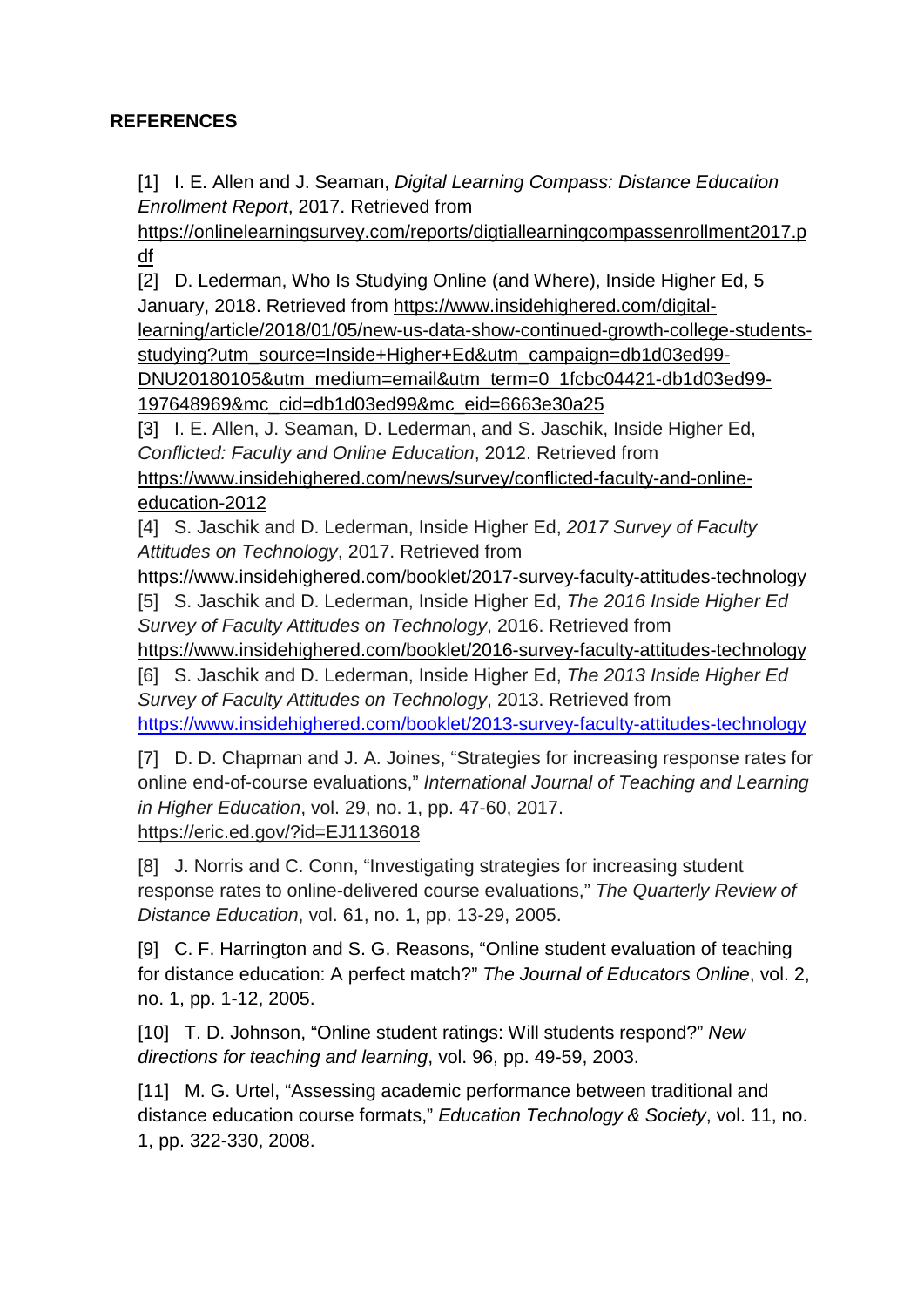[12] K. A. Loveland, "Student evaluation of teaching (SET) in web-based classes: Preliminary findings and a call for further research," in *The Journal of Educators Online*, vol. 4, no. 2, pp. 1-18, 2007[.](http://www.thejeo.com/Volume4Number2/Loveland) https://files.eric.ed.gov/fulltext/EJ907746.pdf

[13] T. J. Fogarty, G. A. Jones, L. M. Parker, "This medium is the message: Comparing paper-based and web-based course evaluation modalities," *Journal of Accounting Education*, vol. 31, no. 2, pp. 177-193, 2013[.](http://www.sciencedirect.com/science/article/pii/S0748575113000274?via%3Dihub)

[http://www.sciencedirect.com/science/article/pii/S0748575113000274?via%3Dihu](http://www.sciencedirect.com/science/article/pii/S0748575113000274?via%3Dihub) [b](http://www.sciencedirect.com/science/article/pii/S0748575113000274?via%3Dihub)

[14] J. T. E. Richardson, "Instruments for obtaining student feedback: A review of the literature," *Assessment and Evaluation in Higher Education*, vol. 30, no. 4, pp. 387-415, 2005[.](http://citeseerx.ist.psu.edu/viewdoc/download?doi=10.1.1.507.8334&rep=rep1&type=pdf)

[http://citeseerx.ist.psu.edu/viewdoc/download?doi=10.1.1.507.8334&rep=rep1&ty](http://citeseerx.ist.psu.edu/viewdoc/download?doi=10.1.1.507.8334&rep=rep1&type=pdf) [pe=pdf](http://citeseerx.ist.psu.edu/viewdoc/download?doi=10.1.1.507.8334&rep=rep1&type=pdf)

[15] J. B. Kasiar, S. L. Schroeder, and S. G. Holstad, "Comparison of traditional and web-based course evaluation processes in a required, team-taught pharmacotherapy course," *American Journal of Pharmaceutical Education*, vol. 66, no. 3, pp. 268-270, 2002.

[16] N. M. Heath, S. R. Lawyer, and E. B. Rasmussen, "Web-based versus paper-and-pencil course evaluations," *Teaching of Psychology*, vol. 34, no. 4, pp. 259-261, 2007.

[17] V. McAlpin, M. Algozzine, L. Norris, R. Hartshorne, R. Lambert, and B. Algozzine, "A comparison of web-based and paper-based course evaluations," *Journal of Academic Administration in Higher Education*, vol. 10, no. 2, pp. 49-58, 2014. <https://eric.ed.gov/?id=EJ1140943>

[18] G. Schell, "Universities marginalize online courses: Why should faculty members develop online courses if the effort may be detrimental to their promotion or tenure?" *Communications of the ACM*, vol. 47, no. 7, pp. 53-56, 2004.

[19] D. L. Windes and F. L. Lesht, "The effects of online teaching experience and institution type on faculty perceptions of teaching online," *Online Journal of Distance Learning Administration*, vol. 17, no. 1, 2014. Retrieved fro[m](https://www.westga.edu/~distance/ojdla/spring171/windes_lesht171.html) [https://www.westga.edu/%7Edistance/ojdla/spring171/windes\\_lesht171.html](https://www.westga.edu/~distance/ojdla/spring171/windes_lesht171.html)

[20] J. Mandernach, L. Register, and C. O'Donnell, "Characteristics of Adjunct Faculty Teaching Online: Institutional Implications," *Online Journal of Distance Learning Administration*, vol. 18, no. 1, 2015. Retrieved fro[m](https://www.westga.edu/~distance/ojdla/spring181/mandernach_register_odonnell181.html) [https://www.westga.edu/%7Edistance/ojdla/spring181/mandernach\\_register\\_odon](https://www.westga.edu/~distance/ojdla/spring181/mandernach_register_odonnell181.html) [nell181.html](https://www.westga.edu/~distance/ojdla/spring181/mandernach_register_odonnell181.html)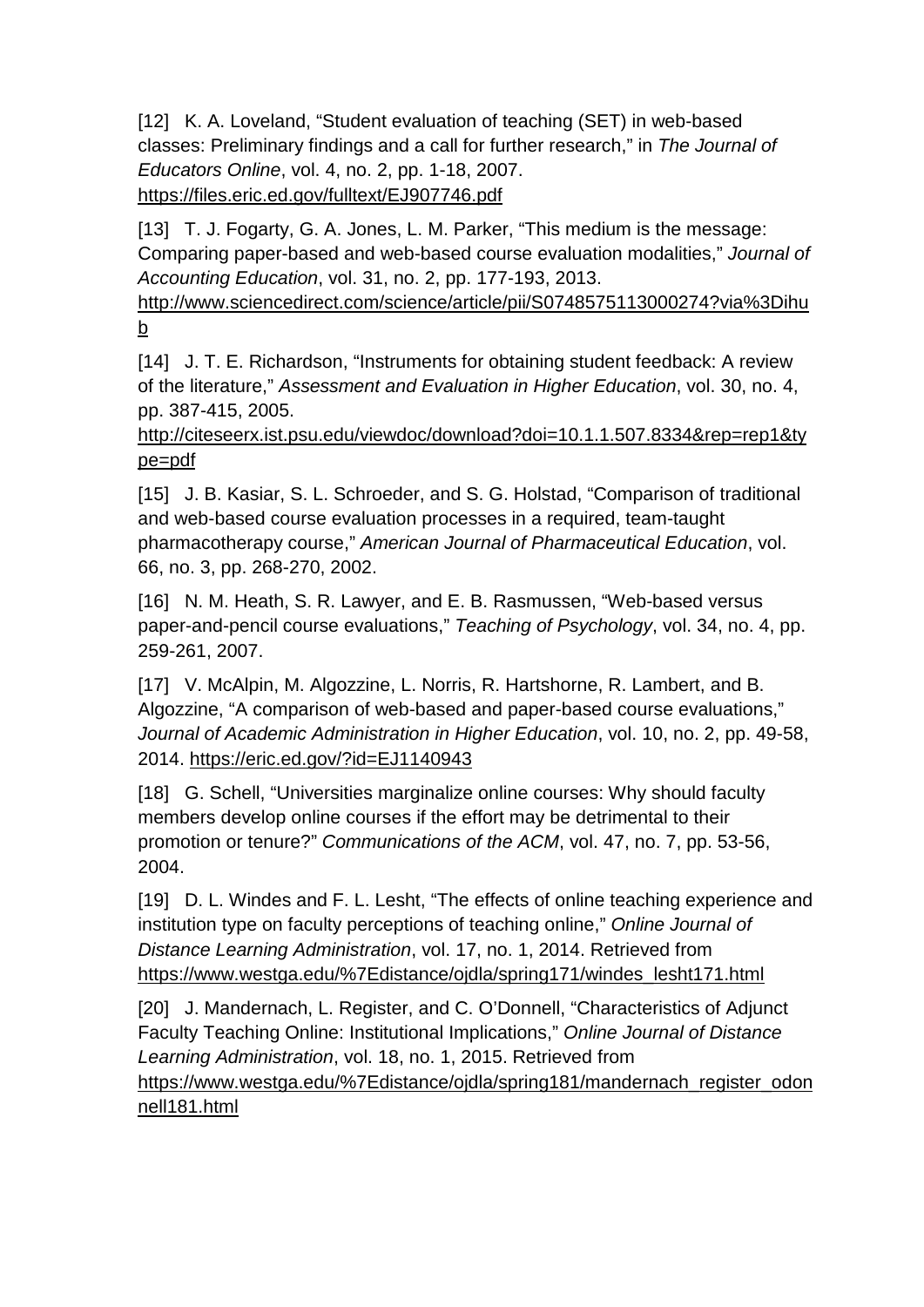American Association of University Professors, "Background Facts on Contingent Faculty," Accessed 5 January, 2018. Retrieved fro[m](https://www.aaup.org/issues/contingency/background-facts) <https://www.aaup.org/issues/contingency/background-facts>

[21] D. Edmonds, Forbes, *More Than Half of Colleges Faculty are Adjuncts: Should You Care?*, 2015. Retrieved fro[m](https://www.forbes.com/sites/noodleeducation/2015/05/28/more-than-half-of-college-faculty-are-adjuncts-should-you-care/#374d838e1600)

[https://www.forbes.com/sites/noodleeducation/2015/05/28/more-than-half-of](https://www.forbes.com/sites/noodleeducation/2015/05/28/more-than-half-of-college-faculty-are-adjuncts-should-you-care/#374d838e1600)[college-faculty-are-adjuncts-should-you-care/#374d838e1600](https://www.forbes.com/sites/noodleeducation/2015/05/28/more-than-half-of-college-faculty-are-adjuncts-should-you-care/#374d838e1600)

[22] J. Pomerantz and D. C. Brooks, Educause Center for Analysis and Research, ECAR Study of Faculty and Information Technology, 2017. Retrieved fro[m](https://library.educause.edu/~/media/files/library/2017/10/facultyitstudy2017.pdf)

<https://library.educause.edu/~/media/files/library/2017/10/facultyitstudy2017.pdf>

[23] R. A. Berk, "Face-to-face versus online course evaluations: A 'consumer's guide' to seven strategies," *Journal of Online Teaching and Learning,* vol. 9, no. 1, pp. 140-148, 2013.

[24] A. Berk, "Should students' outcomes be used to evaluate teaching?" *Journal of Faculty Development,* vol. 28, no. 2, pp. 87-96, 2014.

[25] T. Rothman, L. Romeo, M. Brennen, and D. Mitchell, "Criteria for assessing student satisfaction with online courses," *International Journal for e-Learning Security,* vol. 1, no. 1-2, pp. 27-32, 2011.

[http://citeseerx.ist.psu.edu/viewdoc/download?doi=10.1.1.453.655&rep=rep1&typ](http://citeseerx.ist.psu.edu/viewdoc/download?doi=10.1.1.453.655&rep=rep1&type=pdf) [e=pdf](http://citeseerx.ist.psu.edu/viewdoc/download?doi=10.1.1.453.655&rep=rep1&type=pdf)

[26] M. Schulte, "Faculty Perceptions on the Benefits of Instructor Evaluation for Improved Online Facilitation," *2014 TCC Online Conference,* 2014, pp. 98-110, 2014.

[28] M. DeCosta, E. Bergquist, R. Holbeck, S. Greenberger, C. McGinnis, and K. Reidhead, "Online full-time faculty's perceptions of ideal evaluation processes," European Journal of Open, Distance and E-Learning, vol. 17, no. 2, pp. 207-218, 2014.

<http://www.eurodl.org/index.php?p=archives&year=2014&halfyear=2&article=664>

[29] T. Heafner, and T. Petty, "Using edTPA to compare online and face to face teacher preparation programs," *Journal of Technology and Teacher Education*, vol. 24, no. 2, pp. 153-186, 2016. https://www.learntechlib.org/p/151826/

[30] R. T. Kane, M. Shaw, S. Pang, W. Salley, and B. J. Snider, "Faculty professional development and student satisfaction in online higher education," *Online Journal of Distance Learning Administration*, vol. 19, no. 2, 2016. [https://www.westga.edu/%7Edistance/ojdla/summer192/kane\\_shaw\\_pang\\_salley](https://www.westga.edu/~distance/ojdla/summer192/kane_shaw_pang_salley_snider192.html) [\\_snider192.html](https://www.westga.edu/~distance/ojdla/summer192/kane_shaw_pang_salley_snider192.html)

[31] NCSU, NC State ClassEval Dashboard, Accessed 5 January, 2018. Retrieved fro[m](http://classeval.ncsu.edu/cedashboard/index.cfm) <http://classeval.ncsu.edu/cedashboard/index.cfm>